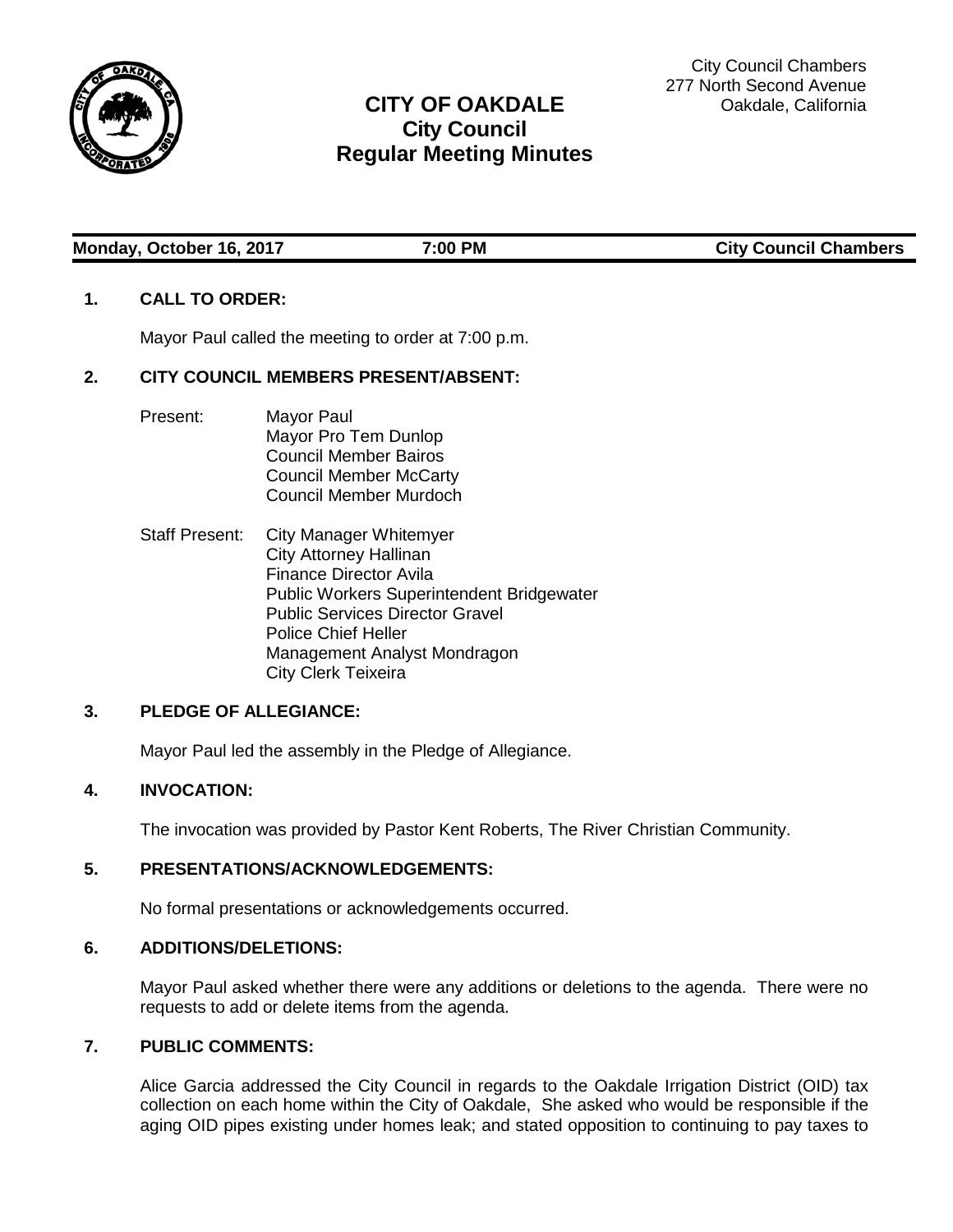

#### **Monday, October 16, 2017 City Council Chambers Next City Council Resolution: 2017-117**

OID; as well as opposition to, and questioning the legality of City Manager Whitemyer, Mayor Paul and Council Member Bairos meeting with two OID Board Members and Mr. Knell behind closed doors. Ms. Garcia concluded her remarks stating the public should have input on discussions and solutions related to this tax.

Upon question by Mayor Paul; City Attorney Hallinan confirmed working meetings with less than a quorum of the City Council are not subject to, and are not in violation of the Brown Act.

City Manager Whitemyer responded to Ms. Garcia's remarks explaining the property owner assessment collected is a property tax not an OID tax; of the 1-percent tax collected from each property owner only a portion of that amount is directed and paid by the County to OID. In response to the question are Oakdale citizens paying more in property taxes because of OID; the answer is no.

The City is fighting on behalf of its residents to receive additional benefits such as surface water to city parks; Tertiary treatment and pump stations so that the city can take 2,000-acre feet of water to sell to OID customers. These ideas will benefit the ratepayers and the City is doing everything in its power to leverage the money collected by OID for the benefit of the ratepayers. It is the hope of City staff, moving forward that the OID board will contribute additional funding to the pool; the school district farm; as well as capital improvement projects. He advised conversations between the two Council Members and two OID Board Members have been positive to date. The City hopes OID will continue to work towards solutions with the City. City Manager Whitemyer concluded his remarks stating Oakdale's citizens greatest benefit is for the City to partner with OID.

Ms. Garcia stated she does not like behind closed door meetings that prevent citizen input.

City Manager Whitemyer responded as soon as a plan is ready, that plan will be presented in a public format for public input.

### **8. APPOINTMENT TO BOARDS AND COMMISSIONS:**

None scheduled.

#### **9. CITY COUNCIL CONSENT AGENDA:**

Mayor Paul asked whether there were any questions or requests to remove items from the Consent Agenda.

There were no questions, comments or requests to remove items from the Consent Agenda.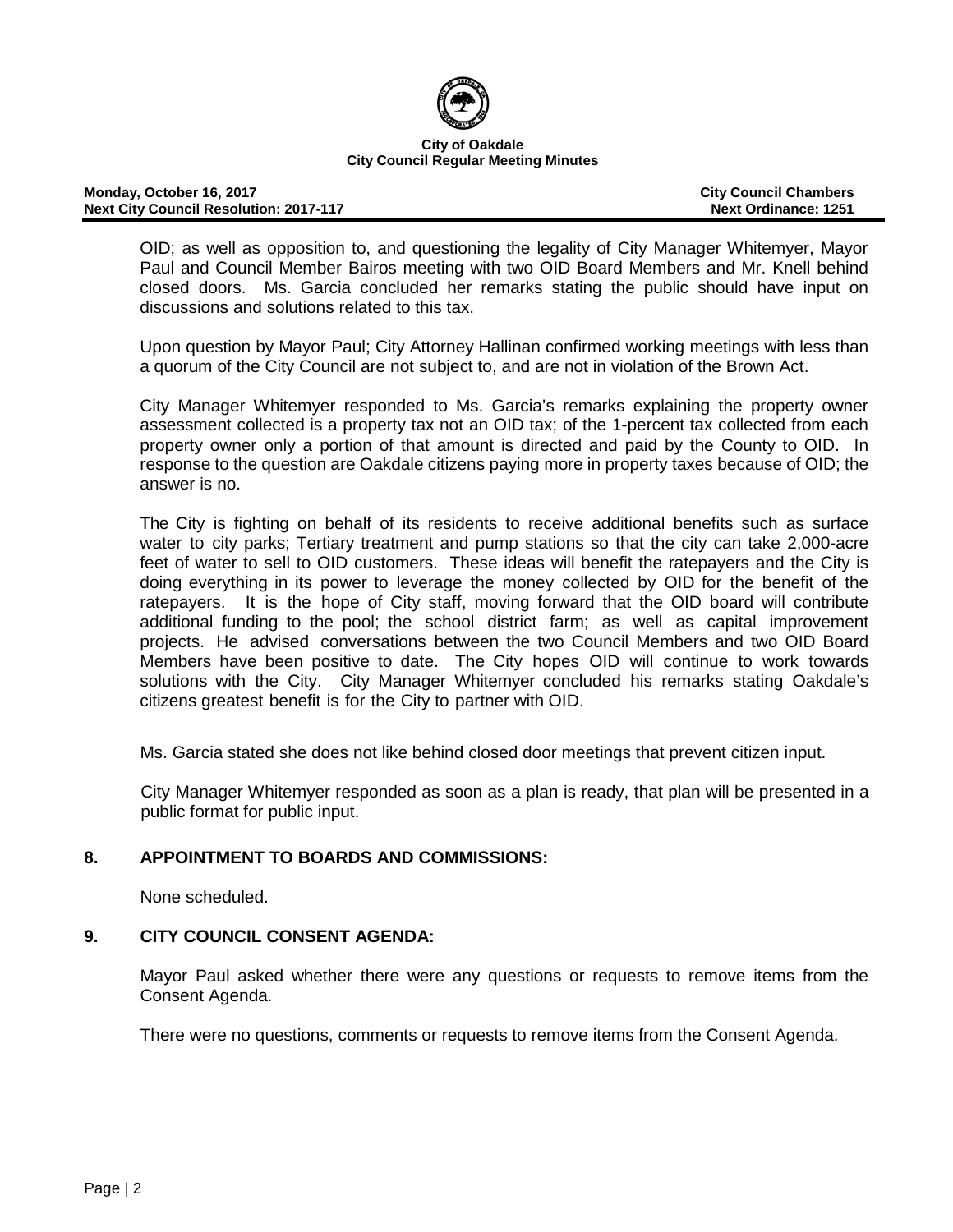

# **MOTION**

To approve the City of Oakdale City Council Consent Agenda Items 9.1 through 9.4 for October 16, 2017 as follows:

- 9.1: Approve the Regular City Council Meeting Minutes of October 2, 2017.
- 9.2: Receive and File the Warrant List for the period of September 27, 2017 to October 10, 2017.
- 9.3: Waive Readings of Ordinances/Resolutions except by Title.
- 9.4: Second Reading of Ordinance 1250 Repealing Ordinance (also known as CODE TEXT AMENDMENT 2017-10) an Ordinance of the City of Oakdale, California amending the Oakdale Municipal Code, Chapter 19, Offenses — Miscellaneous, Article IV Coasting Devices related to rules and regulations governing skate park use. The proposed Code Text Amendment includes specific language related to Government Code Section 831.7, and Health and Safety Code Sections 115800 and 115800.1 stating that skateboarding and in-line skating are deemed hazardous recreational activities.

Moved by Mayor Pro Tem Dunlop seconded by Council Member McCarty and PASSED AND ADOPTED this 16th day of October 2017, by the following vote:

| AYES:   |                                  | COUNCIL MEMBERS: Bairos, Dunlop, McCarty, Murdoch and Paul | (5) |
|---------|----------------------------------|------------------------------------------------------------|-----|
| NOES:   | <b>COUNCIL MEMBERS: None</b>     |                                                            | (0) |
| ABSENT: | <b>COUNCIL MEMBERS: None</b>     |                                                            | (0) |
|         | ABSTAINED: COUNCIL MEMBERS: None |                                                            | (0) |

Motion carried 5/0 by City Council roll call vote.

### **10. PUBLIC HEARINGS:**

None Scheduled.

#### **11. STAFF REPORTS:**

11.1: Consider a Resolution of the City Council of the City of Oakdale Authorizing the City Manager to Execute a License Agreement for Electrical Vehicle Charging Stations Between the City of Oakdale and ChargePoint Inc.

A PowerPoint Presentation was provided.

City Manager Whitemyer presented the staff report recommending the City Council authorize the City Manager to execute the proposed License Agreement for Electrical Vehicle Charging Stations between the City of Oakdale and ChargePoint Inc. City Manager Whitemyer thanked Rory Moore of ChargePoint Inc. for being in attendance.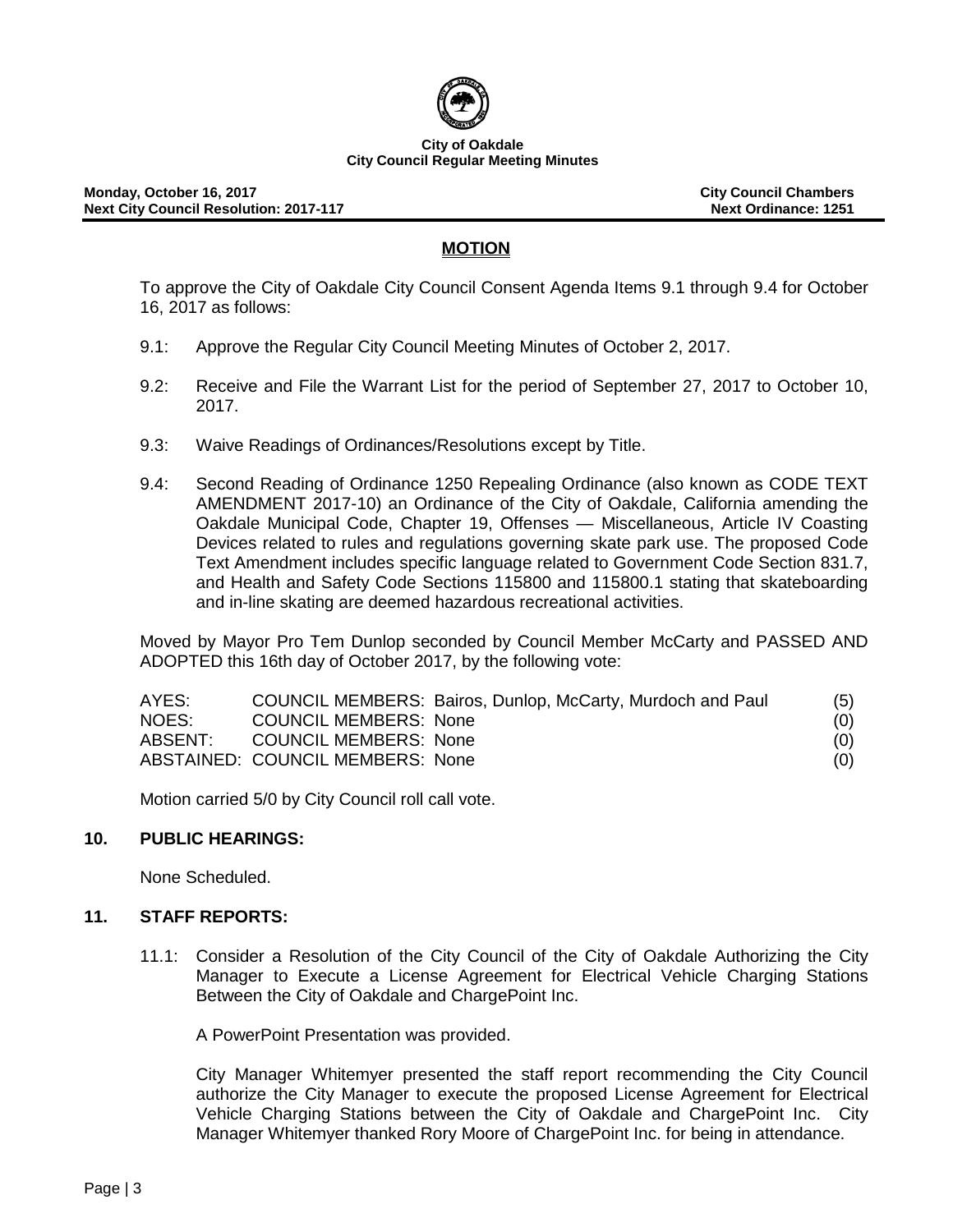

Rory Moore representing ChargePoint, Inc. advised the City Council, ChargePoint, Inc. is looking forward to their partnership with the City.

# **MOTION**

To adopt Resolution 2017-117, a Resolution of the City of Oakdale City Council Oakdale Authorizing the City Manager to Execute a License Agreement for Electrical Vehicle Charging Stations Between the City of Oakdale and Chargepoint Inc.

Moved by Mayor Pro Tem Dunlop seconded by Council Member Bairos and PASSED AND ADOPTED this 16th day of October 2017, by the following vote:

| AYES:   |                                  | COUNCIL MEMBERS: Bairos, Dunlop, McCarty, Murdoch and Paul (5) |     |
|---------|----------------------------------|----------------------------------------------------------------|-----|
| NOES:   | <b>COUNCIL MEMBERS: None</b>     |                                                                | (0) |
| ABSENT: | COUNCIL MEMBERS: None            |                                                                | (0) |
|         | ABSTAINED: COUNCIL MEMBERS: None |                                                                | (0) |

Motion carried 5/0 by City Council roll call vote.

11.2: Consider a Resolution of the City of Oakdale City Council Approving the Scope of Work and Authorizing the City Manager to Execute the Architectural Services Agreement with L Street Architects in the Amount of \$44,350.00 from Fund 245 – Economic Development Fund for the Architectural Design of Oakdale Police Department Facility Repair and Improvement Project.

A PowerPoint Presentation was provided.

Management Analyst Mondragon presented the staff report recommended and that the City Council approve the Scope of Work and authorize the City Manager to execute the Architectural Services Agreement with L Street Architects in the amount of \$44,350.00 for the Architectural Design of Oakdale Police Department Facility Repair and Improvement Project.

City Manager Whitemyer noted a correction to the funding source contained in the staff report. The contract with L Street Architects in the amount of \$44,350.00 will be funded by Fund 540 Facility Maintenance.

### **MOTION**

To adopt Resolution 2017-118, a Resolution of the City of Oakdale City Council Oakdale Approving the Scope of Work and Authorizing the City Manager to Execute the Architectural Services Agreement with L Street Architects in the Amount of \$44,350.00 from Fund 540 – Facility Maintenance Fund for the Architectural Design of Oakdale Police Department Facility Repair and Improvement Project.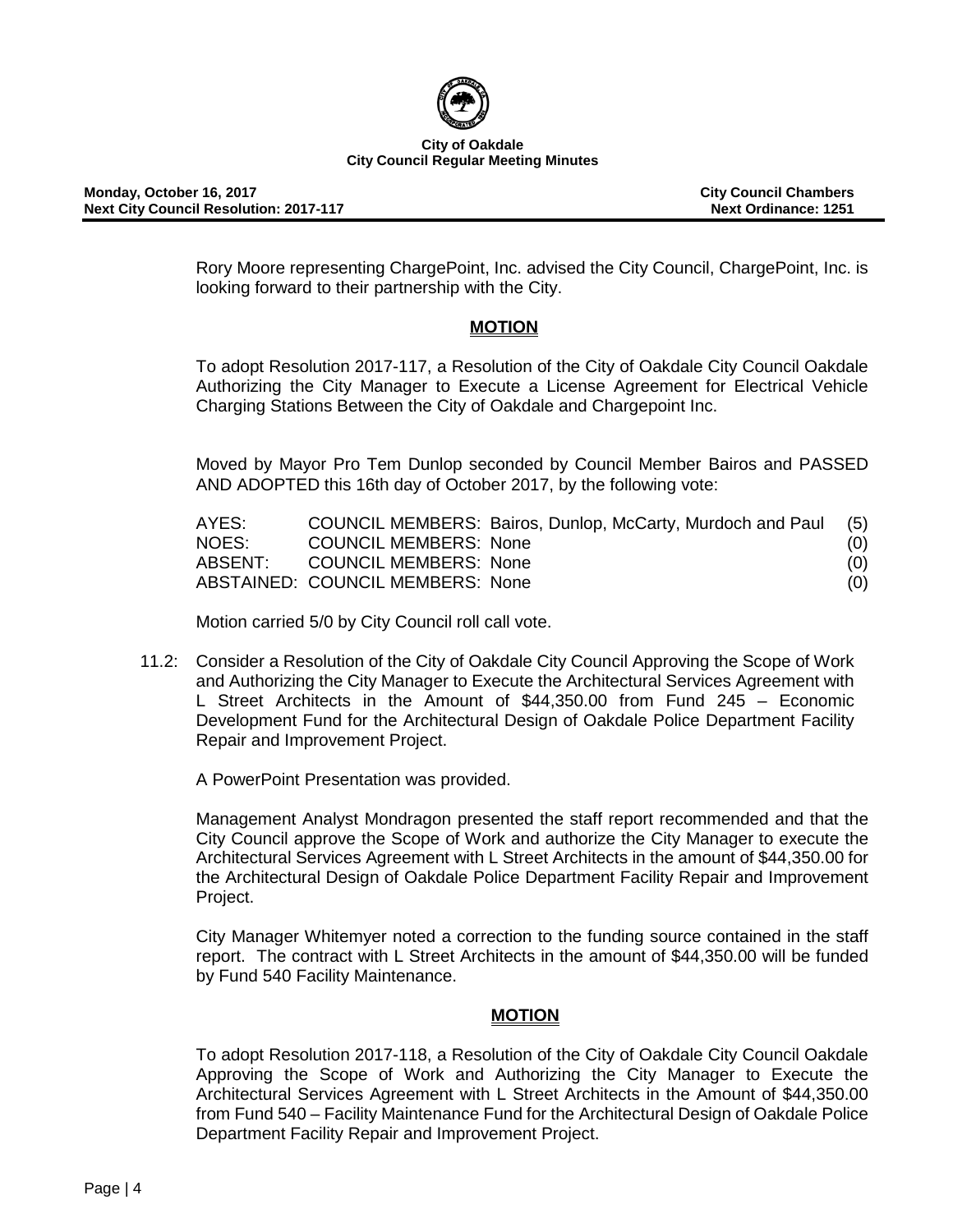

Moved by Mayor Pro Tem Dunlop seconded by Council Member McCarty and PASSED AND ADOPTED this 16th day of October 2017, by the following vote:

| AYES:   |                                  | COUNCIL MEMBERS: Bairos, Dunlop, McCarty, Murdoch and Paul (5) |     |
|---------|----------------------------------|----------------------------------------------------------------|-----|
| NOES:   | <b>COUNCIL MEMBERS: None</b>     |                                                                | (0) |
| ABSENT: | COUNCIL MEMBERS: None            |                                                                | (0) |
|         | ABSTAINED: COUNCIL MEMBERS: None |                                                                | (0) |

Motion carried 5/0 by City Council roll call vote.

11.3: Consider a Resolution of the City Council of the City of Oakdale Approving the Fiscal Year (FY) 2017-2018 Final Budget.

A PowerPoint Presentation was provided.

City Manager Whitemyer presented the staff report recommending the City Council approve the Fiscal Year (FY) 2017-2018 Final Budget.

The City Council discussed with the City Manager the final budget with input from Public Workers Superintendent Bridgewater on the cost savings of using surface water for park watering.

### **MOTION**

To adopt Resolution 2017-119, a Resolution of the City of Oakdale City Council Oakdale Approving the Fiscal Year (FY) 2017-2018 Final Budget.

Moved by Mayor Pro Tem Dunlop seconded by Council Member McCarty and PASSED AND ADOPTED this 16th day of October 2017 by the following vote:

| AYES:   |                                  | COUNCIL MEMBERS: Bairos, Dunlop, McCarty, Murdoch and Paul (5) |     |
|---------|----------------------------------|----------------------------------------------------------------|-----|
| NOES:   | <b>COUNCIL MEMBERS: None</b>     |                                                                | (0) |
| ABSENT: | COUNCIL MEMBERS: None            |                                                                | (0) |
|         | ABSTAINED: COUNCIL MEMBERS: None |                                                                | (0) |

Motion carried 5/0 by City Council roll call vote.

# **12. CITY MANAGER'S REPORT:**

City Manager Whitemyer advised the City Council that the department reports for October 2017 have been provided in the City Council packet for review.

City Manager Whitemyer announced a tile wall was erected in the "Alex and Emma Playpark" located in Dorada Park. An unveiling of the tiles had been scheduled to occur October 23; however, the families of Alex and Emma, members of the Gilbert family, requested that the tile